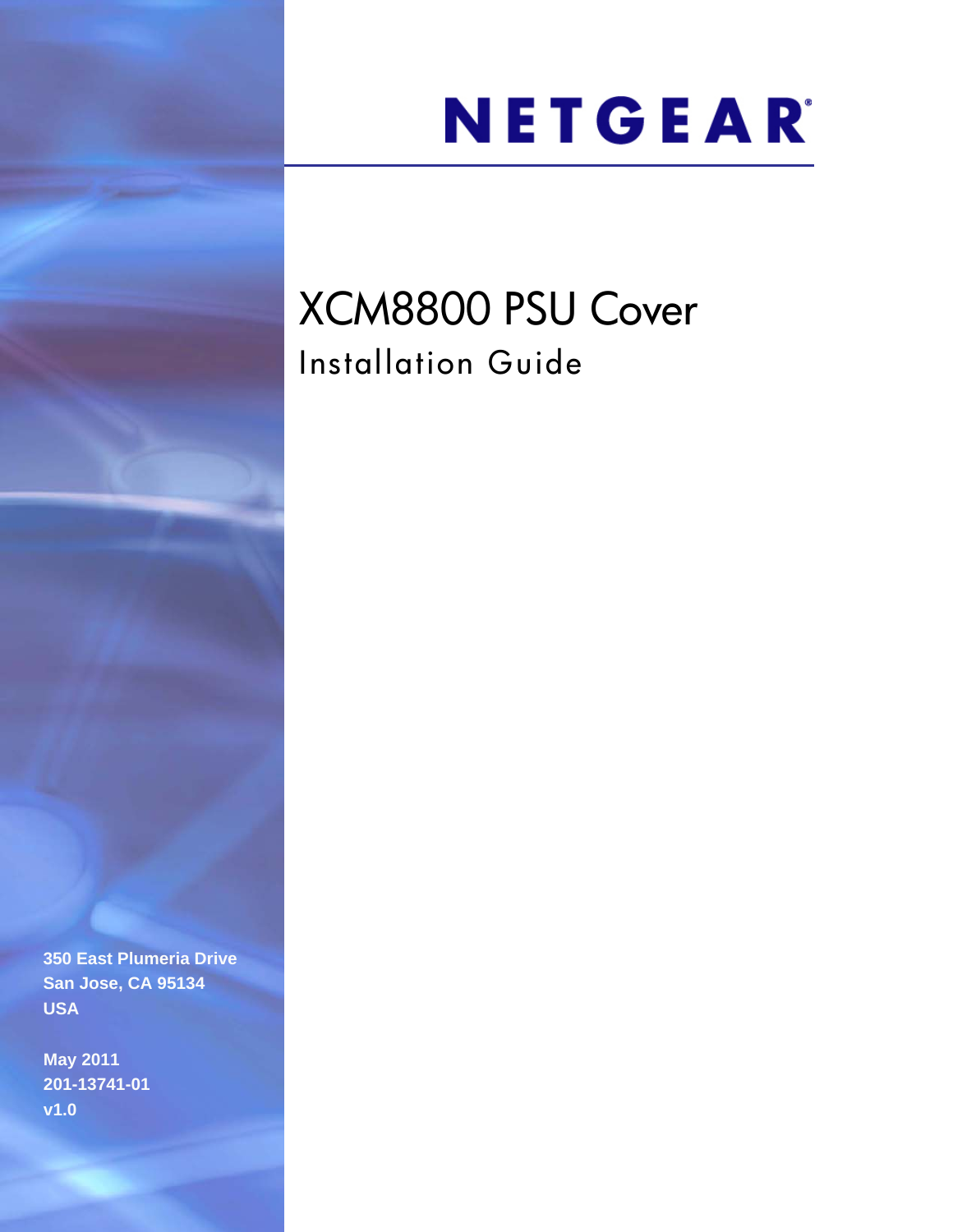#### © 2011 NETGEAR, Inc. All rights reserved

No part of this publication may be reproduced, transmitted, transcribed, stored in a retrieval system, or translated into any language in any form or by any means without the written permission of NETGEAR, Inc.

#### **Technical Support**

Thank you for choosing NETGEAR. To register your product, get the latest product updates, get support online, or for more information about the topics covered in this manual, visit the Support website at *http://support.netgear.com.*

Phone (US & Canada only): 1-888-NETGEAR

Phone (Other Countries): Check the list of phone numbers at *http://support.netgear.com/app/answers/detail/a\_id/984.*

#### **Trademarks**

NETGEAR, the NETGEAR logo, and Connect with Innovation are trademarks and/or registered trademarks of NETGEAR, Inc. and/or its subsidiaries in the United States and/or other countries. Information is subject to change without notice. Other brand and product names are registered trademarks or trademarks of their respective holders. © 2011 NETGEAR, Inc. All rights reserved.

#### **Statement of Conditions**

To improve internal design, operational function, and/or reliability, NETGEAR reserves the right to make changes to the products described in this document without notice. NETGEAR does not assume any liability that may occur due to the use, or application of, the product(s) or circuit layout(s) described herein.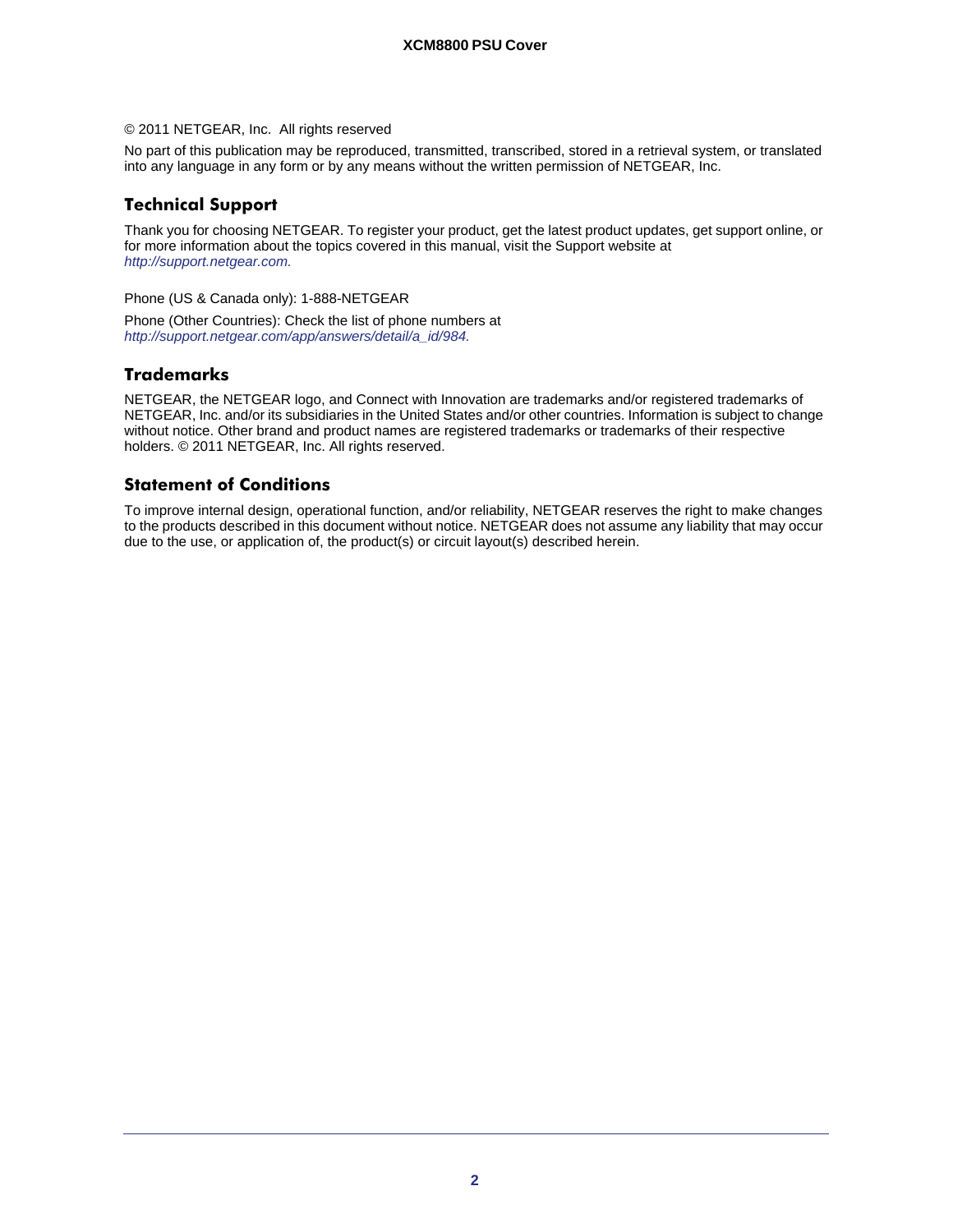## **PSU Cover Installation Note**

This installation note describes the XCM8800 series PSU cover and explains how to install the cover on an XCM8800 series switch. This document includes the following sections:

- *[Overview](#page-3-0)*
- *[Safety Information](#page-3-1)*
- *[Required Tools](#page-4-0)*
- *[Installing the PSU Cover](#page-4-1)*
- *[Removing the PSU Cover](#page-5-0)*

For more information about the topics covered in this manual, visit the support website at *<http://support.netgear.com>*.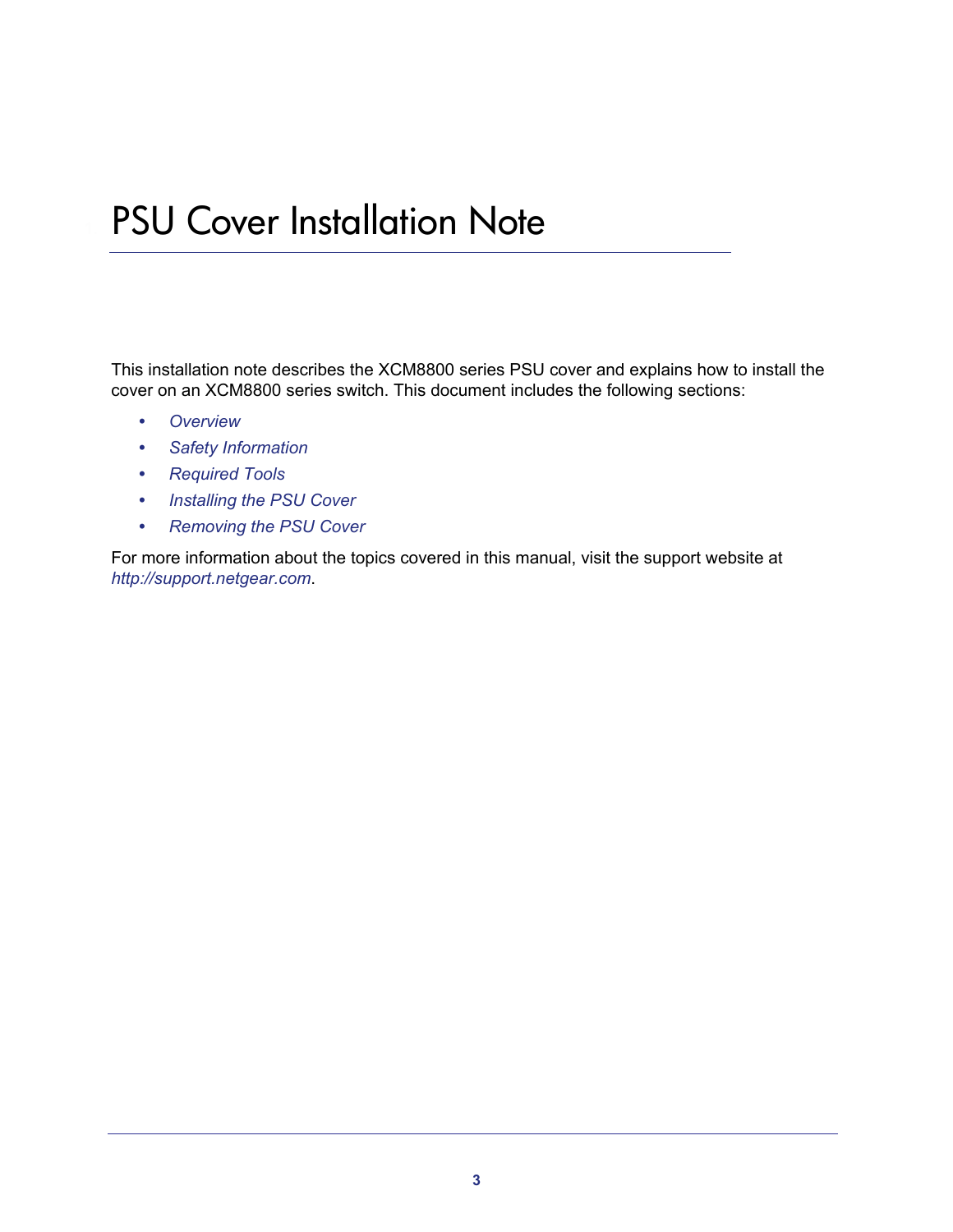### <span id="page-3-0"></span>**Overview**

The power supply unit (PSU) cover fits onto the management bracket for the AC power cord and snaps into place on the front of the switch. The PSU cover kit includes the following parts:

- PSU cover
- AC power cord management bracket with captive retaining screws



**Figure 1. PSU cover kit**

## <span id="page-3-1"></span>Safety Information

Only trained service personnel should perform service to NETGEAR switches and their components. Trained service personnel have read all related installation manuals, have the technical training and experience necessary to be aware of the hazards to which they are exposed in performing a task, and are aware of measures to minimize the danger to themselves or other persons.

Before installing a PSU cover:

- Read the latest installation and safety information in the *Hardware Installation Guide*.
- See the *Hardware Installation Guide* for additional information regarding regulatory compliance certifications.

You can download the *8800 Series Chassis Switch Hardware Installation Guide* from the following location:

*<http://docs.netgear.com/xcm8800/enu/202-10804-01>*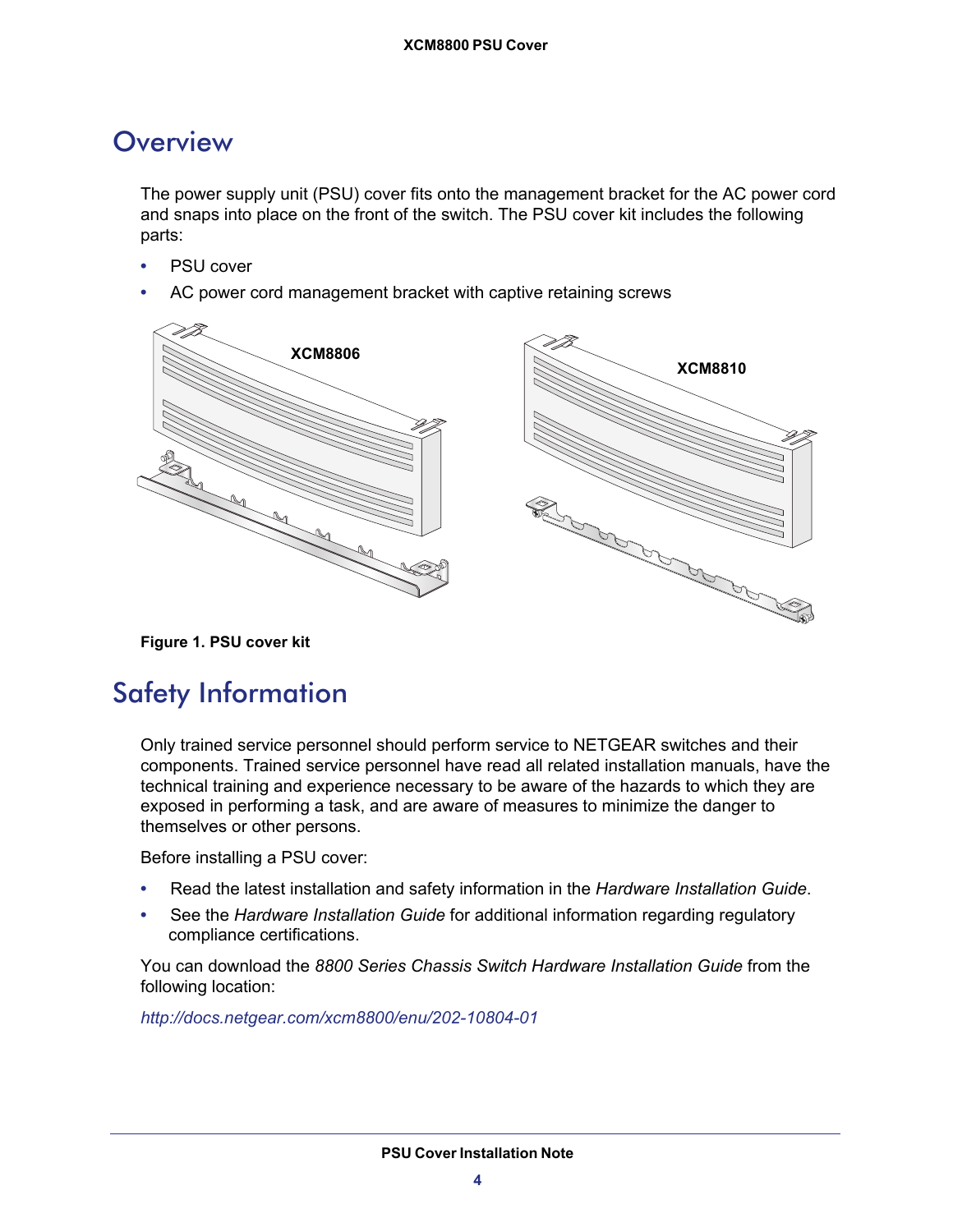## <span id="page-4-0"></span>Required Tools

You need a #2 Phillips screwdriver to attach the power cord management bracket.

After the power cord management bracket is installed, you do not need any tools to attach the PSU cover.

For the XCM8810, you have to remove the cover plate and the six screws from the cable guides before you can mount the cable manager base onto the rack.

## <span id="page-4-1"></span>Installing the PSU Cover

#### **To install the PSU cover:**

- **1.** If necessary, remove the installed AC cord retainer.
- **2.** Make sure that all required AC power cords are connected to the AC input connectors on the switch.
- **3.** Attach the AC power cord retainer to the switch:
	- **a.** Place the retainer against the front of the switch as shown in the following figure. Make sure that the retainer engages all the power cord connectors.
	- **b.** Align and tighten the captive retaining screws.



**1 = Captive retaining screw**

**Figure 2. Attaching the AC cord retainer**